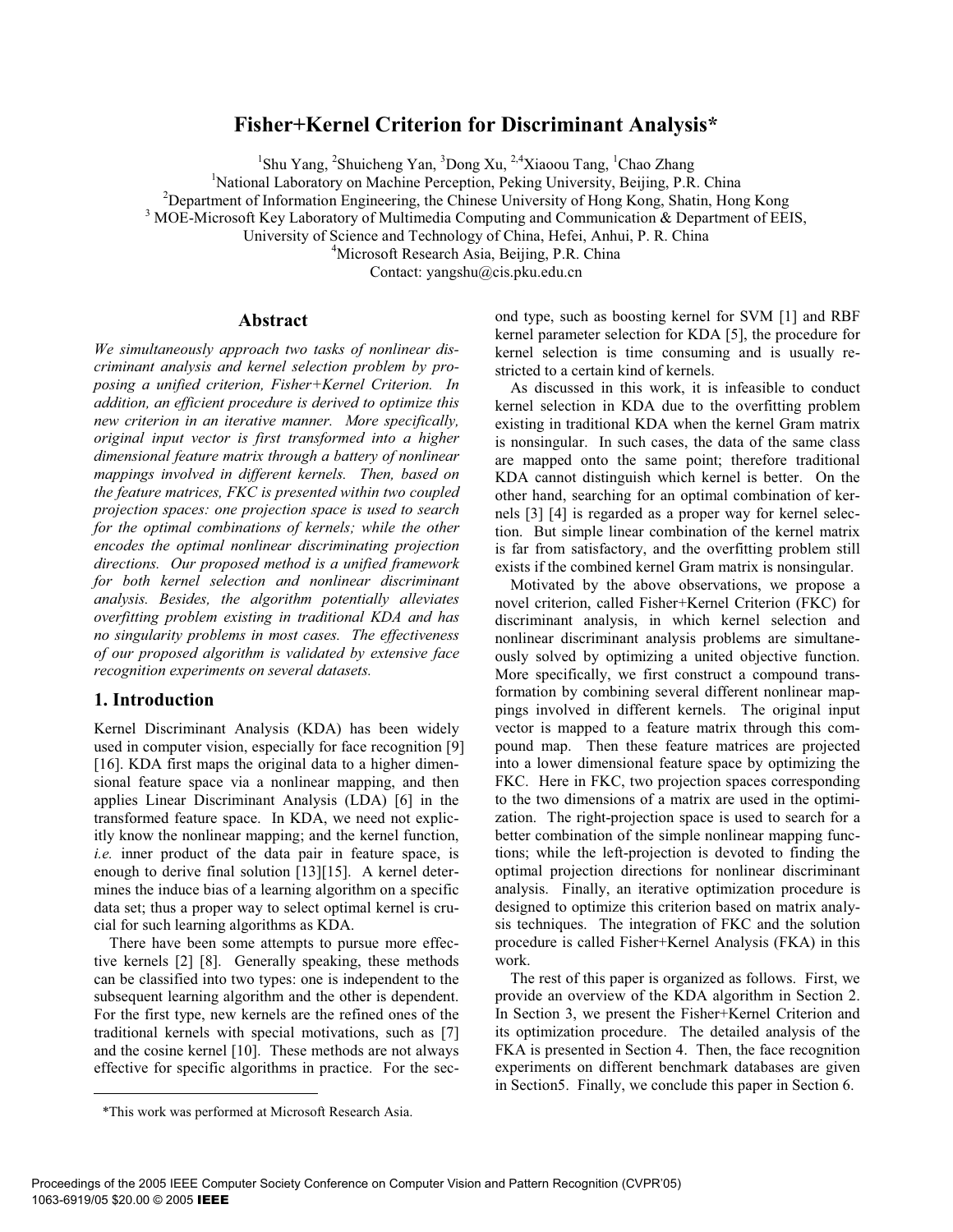### **2. Kernel Discriminant Analysis**

Given a collection of training image samples denoted as  $\chi = \{x_1, x_2 \cdots x_n\}$ , where  $x_i \in \mathbb{R}^m$  and sample  $x_i$  belong to the  $l_i$  -*th* class,  $l_i \in \{1, 2, ..., p\}$  and  $n_i$  is the number of samples belonging to the *l*-*th* class.

Let  $\phi: x \in \chi \rightarrow \phi(x) \in \mathcal{F}$  be a nonlinear mapping from the original input space to a higher dimensional feature space  $F$ ; and the inner product in the feature space is defined as a kernel function  $k(x, y) = \phi(x) \cdot \phi(y)$ .

The main idea of KDA is to apply the Fisher Criterion in the higher dimensional feature space. So the criterion for KDA algorithm can be given as follows

$$
\textbf{Criterion 1 } \psi^* = \arg \max_{\psi} \frac{\left| \left( \psi^T S_B \psi \right) \right|}{\left| \left( \psi^T S_{\psi} \psi \right) \right|}
$$

where  $\psi \in span{\phi(x_i), i = 1, ..., n} \subset F$ ,  $\psi = \sum_{i=1}^{n} \alpha_i \phi(x_i)$ And the intra-class scatter matrix  $S_w$  and the inter-class scatter matrix  $S<sub>B</sub>$  are

$$
S_W = \sum_{l=1}^n \left( \phi(x_i) - \overline{\phi}^{l_i} \right) \left( \phi(x_i) - \overline{\phi}^{l_i} \right)^T
$$
  
\n
$$
S_B = \sum_{l=1}^p n_l \left( \overline{\phi}^l - \overline{\phi} \right) \left( \overline{\phi}^l - \overline{\phi} \right)^T
$$
\n(1)

where  $\bar{\phi}^i$  is the average of the mapped samples belonging to the class-*l*, and  $\overline{\phi}$  is the average of all mapped samples. Denote  $\Phi = (\phi(x_1), \dots, \phi(x_n))$ , then we have

$$
S_W = \Phi \sum_{i=1}^n \left( e_i - \frac{1}{n_{l_i}} \sum_{j=1}^n \delta(l_i, l_j) e_j \right) \left( e_i - \frac{1}{n_{l_i}} \sum_{j=1}^n \delta(l_i, l_j) e_j \right)^T \Phi^T
$$
  

$$
\triangleq \Phi M_w \Phi^T
$$

where  $\delta(i, j) = \begin{cases} 1 & \text{if } i = j \\ 0 & \text{else} \end{cases}$ , and  $e_i$  is a *n*-dimensional vec-

tor with  $e_i(j) = \delta_{ii}$ . Let  $S_{\tau}$  be the total scatter matrix as

$$
S_T = \Phi \sum_{i=1}^n \left( e_i - \frac{1}{n} \sum_{j=1}^n e_j \right) \left( e_i - \frac{1}{n} \sum_{j=1}^n e_j \right)^T \Phi^T \triangleq \Phi M_T \Phi^T
$$

Then  $S_R$  can be written as

$$
S_B = S_T - S_W = \Phi \left( M_T - M_W \right) \Phi^T \triangleq \Phi M_B \Phi^T \tag{2}
$$

Thus, in the higher or even infinite dimensional feature space  $F$ , we can define the scatter matrices directly as

$$
S_W = \Phi^T M_W \Phi \text{ and } S_B = \Phi^T M_B \Phi \tag{3}
$$

Denote the kernel Gram matrix  $K = \Phi^T \Phi$ , then the optimal solution of criterion 1 can be obtained as

$$
K^T M_B K \alpha = \lambda K^T M_W K \alpha \tag{4}
$$

From Eq. (4), we have the following observations: class information is contained in matrices  $M_B$  and  $M_W$  while distribution information of training data is included in the

matrix *K*. For classification problem with fixed number of samples, learning algorithm is fully decided by its kernel Gram matrix. Moreover, we have  $rank(K^{T} M_{W} K) \le$  $rank(M_w) = n - p$ ; hence the dimension of the null space of  $K^{T} M_{W} K$  is no less than *p*; and the number of  $\alpha$  satis-

fying 
$$
\max_{\Psi} \frac{|\psi^T S_B \psi|}{|\psi^T S_{\psi} \psi|} = +\infty
$$
 is at least p. As proved in

appendix, when kernel gram matrix is nonsingular, samples of the same class are mapped on the same point in the learned lower dimensional feature space, which leads to overfitting. And this overfitting makes KDA fail to determine which kernel is better since all the criterion values will be infinite if nonsingular kernels are used.

These considerations motivate us to propose a criterion which has the ability to distinguish different kernels and meanwhile can be solved efficiently. To this end, we propose Fisher+Kernel Criterion as follows.

### **3. Fisher+ Kernel Criterion and Optimization**

Define  $|| A ||_F = \sqrt{\sum_{i=1, j=1}^m A_{ij}^2}$  as Frobenius norm of matrix *A*. Denote a collection of nonlinear mapping functions as:  $\phi_j : \chi \to \mathcal{H}_j$ , where  $j \in \{1, \dots, f\}$  and  $\mathcal{H}_j$  is a Hilbert space. *H* is a Hilbert space as the direct sum of  $H_i$ . So,

 $\hat{\phi}_i(x) \in \mathcal{H}$ ,  $j \in \{1, \dots, f\}$ , is a vector expanded by  $\phi_i(x)$ .

 Traditional kernel methods are processed in the single Hilbert space  $\mathcal{H}_i$ ; but here we intend to process the kernel selection in the larger Hilbert space *H* . Thus the *i-th* original sample  $x_i$  is first mapped onto a so called feature matrix  $\Phi(x_i) = [\hat{\phi}_1(x_i), \cdots \hat{\phi}_f(x_i)]$  in that larger space  $H$ .

### **3.1 Fisher + Kernel Criterion**

Since kernel function is the inner product of  $\hat{\phi}_j$  in Hilbert space *H* , selection for kernels is actually the selection of nonlinear map  $\hat{\phi}_j$ . Besides, we intend to learn the most discriminating features with Fisher Criterion, which has achieved good performance in many real world problems. To fuse kernel selection problem into Fisher Criterion, we propose Fisher +Kernel Criterion below:

$$
\text{Critrion2}\,(U^*,V^*) = \arg\max_{U,V}\sum_{c} \frac{P_c}{N_c} \frac{\|U^T\,\overline{\Phi}_c V - U^T\,\overline{\Phi}V\,\|_F^2}{\sum_i \|U^T\Phi(x_i)V - U^T\,\overline{\Phi}_i\,V\,\|_F^2}
$$

where  $U \in span(\hat{\phi}_i(x_i)) \subset \mathcal{H}$ ,  $V \in \mathbb{R}^{f \times f'}$ ,  $\overline{\Phi}$  is total average matrix of all the feature matrix  $\Phi(x_i)$ ,  $\overline{\Phi}_c$  is average matrix of the  $\Phi(x_i)$  belonging to class c, and so for  $\bar{\Phi}_{l_i}$ .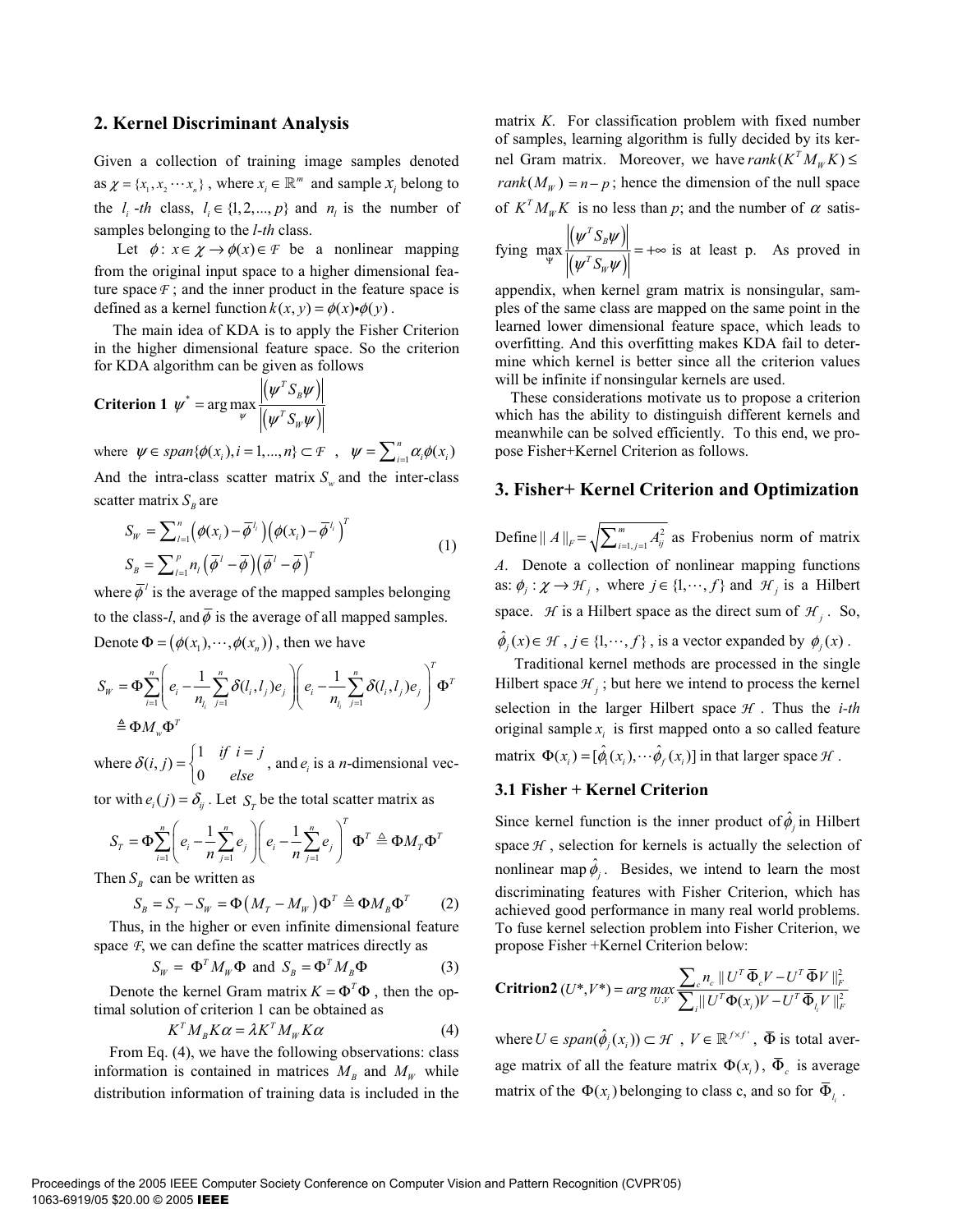In criterion 2, right matrix  $V$  is to search a better combination of  $\hat{\phi}_i$ ,  $(j = 1, \dots f)$ , so right-projection space is a finite dimensional Euclidean space. While left matrix is used to find the most discriminative subspace in *H* ; therefore left-projection space is a subspace of *H* .

Our criterion is based on the whole Hilbert space *H* , so inner product should be defined between any two vectors in *H* for similarity measure; to simplify the algorithms, we assume that the feature vectors mapped by different  $\phi$ , are independent, i.e.

$$
\hat{\phi}_j(x) \cdot \hat{\phi}_j(y) = \hat{k}^j(x, y) \text{ and } \hat{\phi}_i(x) \cdot \hat{\phi}_j(y) = 0 \quad (i \neq j) \quad (5).
$$

Specifically, we can define  $\hat{\phi}_i = (\overbrace{0 \cdots 0}^{1 \cdots j-1}, \phi_i^+, \overbrace{0 \cdots 0}^{j+1})$  $\hat{\phi}_i = (\overbrace{0 \cdots 0}^{1 \cdots j-1}, \phi_i, \overbrace{0 \cdots 0}^{j+1 \cdots f})$  $\phi_j = (0 \cdots 0, \phi_j)$ =  $\cdots 0, \phi_i^+, 0 \cdots 0$ ".

Conventionally, we can pursue left projection subspace in  $span(\phi_i(x_i))$ , yet it will result in a very large scale optimization problem. To cut the overhead of calculation, we propose two methods to constrain the left-projection space, which leads to two different algorithms, called FKA01 and FKA02, respectively.

1). FKA01: Assume left-projection space is constrained in *span*  $(\tilde{\phi}(x))$ , where  $\tilde{\phi}(x) = \sum_{j=1}^{f} \hat{\phi}_j(x)$  (6). Denote  $U = [\tilde{\phi}(x_1), \tilde{\phi}(x_2), \cdots \tilde{\phi}(x_n)] \cdot L \triangleq \tilde{\Phi} \cdot L$ ,  $L \in \mathbb{R}^{n \times m}$ .

Suppose the projection of  $\Phi(x_i)$  in left projection space is  $K_i$ , then the element of  $K_i$ , *i.e.*  $K_i(a,b)$ , has the form:

$$
K_i(a,b) = \tilde{\phi}(x_a) \cdot \hat{\phi}_b(x_i) = \phi_b(x_a) \cdot \phi_b(x_i) = k^b(x_a, x_i).
$$

Different kinds of kernel functions  $k^b$  are chosen from the kernel bank  $\{k^j\}$ , which can be obtained as a kind of prior knowledge given by users.

2).FKA02: Another way to alleviate computational cost is to use the mapping of class centroids approximate the  $span(\hat{\phi}_i(x_i))$ , namely,  $\hat{\phi}_i(\overline{x}_i)$  is used in left projection space instead of all  $\hat{\phi}_j(x_i)$ , where  $\overline{x}_s$ ,  $s \in \{1, \dots p\}$  is the centroid of *s-th* class. Then we can define

$$
U = [\Phi(\overline{x}_1), \Phi(\overline{x}_2), \cdots \Phi(\overline{x}_p),] \cdot L \triangleq \tilde{\Phi} \cdot L, L \in \mathbb{R}^{p \times m}.
$$

Denote the projection of  $\Phi(x_i)$  in the projection space as  $K_i$ , then the element of  $K_i$ , *i.e.*  $K_i(a,b)$ , has the form:

$$
K_i(a,b) = \hat{\phi}_{a_1}(\overline{x}_{a_0}) \cdot \hat{\phi}_b(x_i) = \delta_{a_1,b} \cdot \phi_b(\overline{x}_{a_0}) \cdot \phi_b(x_i)
$$
  
=  $\delta_{a_1,b} \cdot k^b(\overline{x}_{a_0}, x_i), \quad a = (a_0 - 1)f + a_1$ 

Though the two mentioned methods have different projection spaces, both of them satisfy the same criterion 2 and have the same form. So we can solve these two algorithms in the same way as follows:

Denote that  $\overline{K}_c = \tilde{\Phi}^T \cdot \overline{\Phi}_c$   $\overline{K} = \tilde{\Phi}^T \cdot \overline{\Phi}$ 

$$
K_i = \tilde{\Phi}^T \cdot \Phi_i \qquad \overline{K}_{l_i} = \tilde{\Phi}^T \cdot \Phi_{l_i} \qquad (7)
$$

Then the criterion 2 can be simplified to

## **Fisher +Kernel Analysis:**

Given input sample set  $\{x_i \in \mathbb{R}^m\}$ , i=1,...,n, class labels  $l_i \in \{1,2,..., p\}$  and the desired final dimensions *m* and  $f'$ .

- 1. Construct the kernel matrix defined in the Eq. (7)
- 2. Initiate  $V_0$ .
- 3. for *t* =1, 2, … *, f,* do
	- a) For given  $V_{t-1}$ , calculate the optimal  $L_t$  from the Eq. (8) by using a generalized eigenvector decomposition method.
	- b) For given  $L_t$ , calculate the optimal  $V_t$  from Eq. (11) using a general eigenvector decomposition method.
	- c) If  $|| L^t L^{t-1} ||_F < \varepsilon$ ,  $|| V^t V^{t-1} ||_F < \varepsilon$  and  $t > 2$ , go to step 4; else, continue;
- 4. Output the projections  $L = L_t \in \mathbb{R}^{fpxm}$  or  $\mathbb{R}^{n \times m}$  and  $V = V_t \in \mathbb{R}^{f \times f'}$ .

Figure1. The procedure for Fisher+Kernel Analysis

**Criterion3** 
$$
(L^*,V^*) = arg \max_{L,V} \frac{\sum_c n_c || L^T \overline{K}_c V - L^T \overline{K} V ||_F^2}{\sum_i || L^T K_i V - L^T \overline{K}_{l_i} V ||_F^2}
$$

The kernel matrices can be directly computed from the kernel function bank  $\{k^i\}$ . Also, K matrices in criterion 3 has finite dimensions, thus criterion 3 can be solved using general matrix analysis techniques. To the best of our knowledge, criterion 3 has no closed-form solution; here we present an iterative procedure to solve this problem.

### **3.2 Iterative optimization procedure**

For a given  $V \in \mathbb{R}^{f \times f'}$ , the objective function of criterion 3 is rewritten as:

$$
\frac{\sum_{c} n_{c} || L^{T} \overline{K}_{c} V - L^{T} \overline{K} V ||^{2}}{\sum_{i} || L^{T} K_{i} V - L^{T} \overline{K}_{i_{i}} V ||_{F}^{2}} = \frac{\sum_{c} n_{c} || L^{T} \overline{K}_{c}^{v} - L^{T} \overline{K}^{v} ||_{F}^{2}}{\sum_{i} || L^{T} K_{i}^{v} - L^{T} \overline{K}_{i_{i}}^{v} ||_{F}^{2}}}
$$
\n
$$
= \frac{Trace(L^{T} S_{b}^{v} L)}{Trace(L^{T} S_{b}^{v} L)}
$$
\n(8)

where the symbol  $A^{\nu}$  with superscript  $\nu$  means  $A^{\nu} \doteq A V$ , and  $S_B^{\nu} = \sum_c n_c (\bar{K}_c^{\nu} - \bar{K}^{\nu})(\bar{K}_c^{\nu} - \bar{K}^{\nu})^T$ 

$$
S_W^v = \sum_i (K_i^v - \overline{K}_{l_i}^v)(K_i^v - \overline{K}_{l_i}^v)^T
$$
\n(9)

and the optimal  $L$  for the given  $V$  can be obtained from

$$
S_B^V x = \lambda S_w^V x \tag{10}
$$

Similarly, for a given  $L \in \mathbb{R}^{n \times m}$  *or*  $\mathbb{R}^{m \times m}$ , the objective function of criterion 3 can be reorganized as follows

$$
\frac{\sum_{c} n_{c} \parallel L^{T} \overline{K}_{c} V - L^{T} \overline{K} V \parallel_{F}^{2}}{\sum_{i} \parallel L^{T} K_{i} V - L^{T} \overline{K}_{i} V \parallel_{F}^{2}} = \frac{Trace(V^{T} S_{B}^{L} V)}{Trace(V^{T} S_{W}^{L} V)}
$$
(11)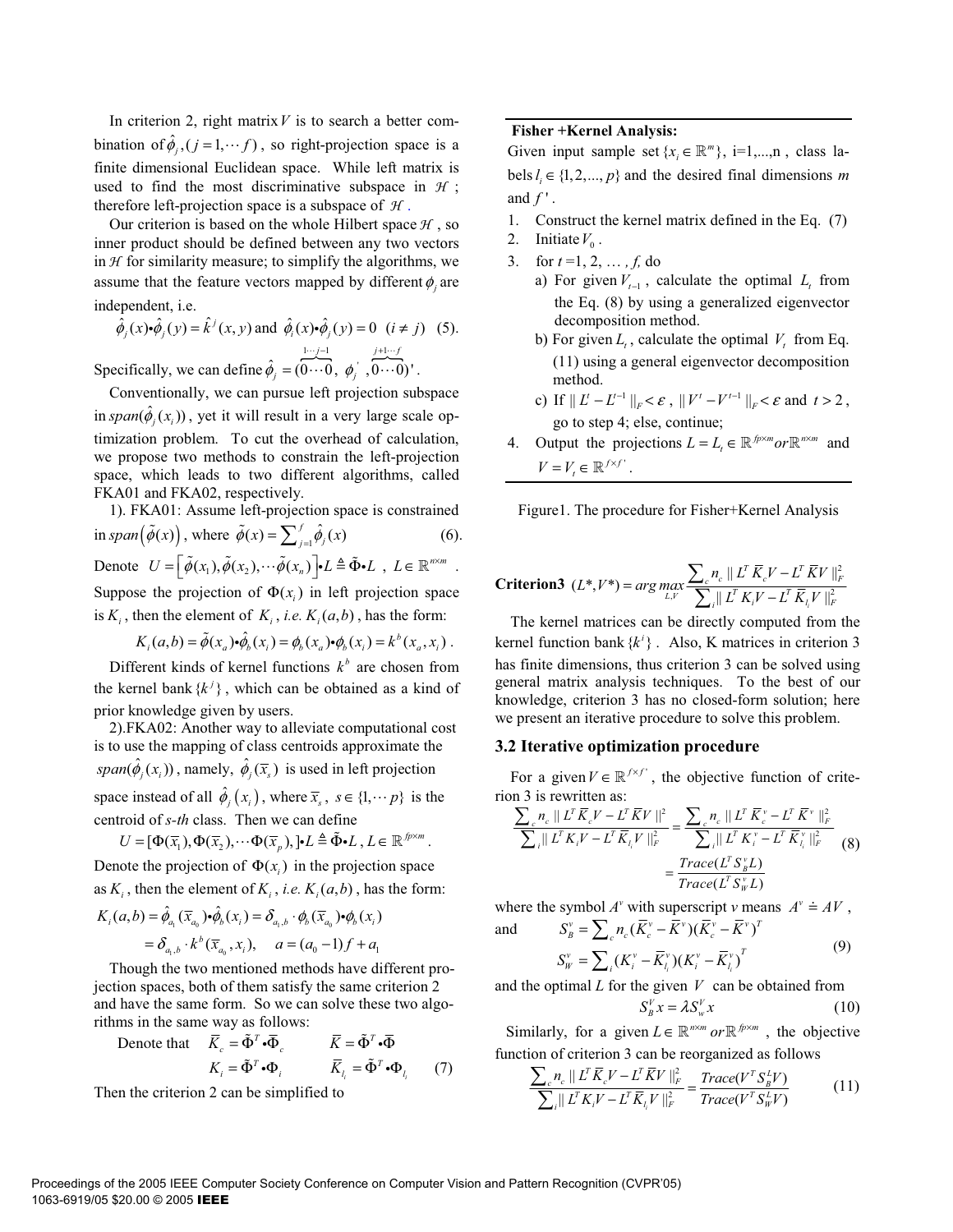where the symbol  $A<sup>L</sup>$  with superscript L means  $A<sup>L</sup> \doteq L<sup>T</sup> A$ and  $S_B^L = \sum_c n_c (\bar{K}_c^L - \bar{K}^L)^T (\bar{K}_c^L - \bar{K}^L)$ 

$$
S_{W}^{L} = \sum_{i}^{C} (K_{i}^{L} - \overline{K}_{l_{i}}^{L})^{T} (K_{i}^{L} - \overline{K}_{l_{i}}^{L})
$$
(12)

The optimal solution *V* for the given *L* can also be calculated similar to Eq. (10).

Then, we develop the so called Fisher+Kernel Analysis (FKA) procedure to iteratively optimize the matrix L and V for the local optimum as in Figure 1.

### **4. Algorithmic Analysis**

Here, we discuss the characteristics of FKA as follows:

*Merge kernel selection into discriminant analysis.* Kernel selection and discriminant analysis are carried out simultaneously using two projection spaces. Also we only need the final projection of Gram matrices rather than the exact form of final selected kernel function. Thus FKA avoids the complex process in kernel selection and can also be generalized into other kernel algorithm such as KPCA. Besides, the kernel selection result is optimal for the whole projection matrix. That is quite different from most other algorithms [5], which can only guarantee that the selected kernel is optimal for the first dimension of the projection matrix.

*Process discriminant analysis in a larger Hilbert space.* In traditional KDA, discriminant analysis is processed in each  $H_i$ , and our algorithm is carried out in the whole feature space  $H$ . If traditional KDA classification is taken as a nonlinear classifier, the new algorithm can be regarded as a synthesis of several different classifiers. This brings possibility of capturing more discriminating features of the data. Moreover, this larger space enables our algorithm capability to select kernel among various different kinds of kernel function.

*Could avoid overfitting in traditional KDA.* As proved in appendix, when K is a nonsingular matrix, there exists overfitting problem in KDA algorithm. Most of the kernel matrix is nonsingular, e.g. RBF kernel cases [15]. So in this condition, it is infeasible to pursue the selection of kernel under traditional Fisher Criterion, for all the kernels are equal under this criterion.

 In our algorithms, original image vectors are mapped to feature matrices. Take FKA01 for example and suppose  $V^*$  is the optimal V matrix. Note that  $K_i^v \in \mathbb{R}^{n \times f}$  and  $(S_W^{\nu} = \sum_i (K_i^{\nu} - \overline{K}_{l_i}^{\nu}) (K_i^{\nu} - \overline{K}_{l_i}^{\nu})^T \in \mathbb{R}^{m \times n}$ . So, rank $(S_w)$  is around min $\{(n-p)^* f, n\}$ . When we use multiple kernels, there is  $(n-p)^* f \gg n$ , therefore the matrix  $S_{\omega}$  can be guaranteed to be in full rank in most cases. The case of FKA02 is similar to that; hence both of our algorithms can alleviate overfitting to some extent. Therefore, it is different with those combined kernel methods which simply

add weight to each kernel matrix, whereas the overfitting and singular problem still exists for KDA.

## **5. Experiments**

In this section, we conduct a series of experiments to compare FKA algorithm with traditional KDA. We use Gaussian kernel:  $k^{i}(x, y) = \exp(-||x-y||^{2} / 2\sigma_{i}^{2})$  and set the parameter  $\sigma_i = i \times \sigma, i \in 1, \dots 10$ , where  $\sigma$  is the standard variation of training data.  $\{k^i, i = 1, \dots, 10\}$  is used as kernel bank in FKA. Algorithms are tested on the benchmark face databases, ORL [11], FERET [12] and CMU PIE [14]. For ease of presentation, each experiment is named as Gm/Pn, which means *m* images per person are *randomly* selected as gallery set and other *n* for probe set. Histogram equilibrium has been applied as preprocessing step and nearest neighbor is used as final classifier.

### **5.1. ORL database**

The ORL database contains 400 images of 40 individuals. Some images were captured at different times and had different variations including expression and facial details. The images were taken with a tolerance for some tilting and rotation of the face up to 20 degrees. All images are grayscale and normalized to a resolution of 46\*56 pixels. Five sample images of one person in the ORL database are shown in Figure 2.



Figure 2. Five sample images in ORL face database

Figure 3 and 4 display the error rates of three sets tests compared between KDA and FKA. Vertical axis represents error rate of different algorithm. Horizontal axis represent different algorithms, where the numbers from 1 to 10 denote KDA algorithms using ten different parameters while 11 and 12 represent FKA02 and FKA01 taking ten kernels in KDA as the kernel bank, respectively. The whole databases are divided into gallery and probe set as: Test A G3/P7, Test B G2/P8 and Test C G5/P5. From Figure 3, we can see that FKA02 has much lower error rate than the KDAs with different kernels in both cases.



Figure 3. Error Rate of FKA02 vs. KDAs on ORL database.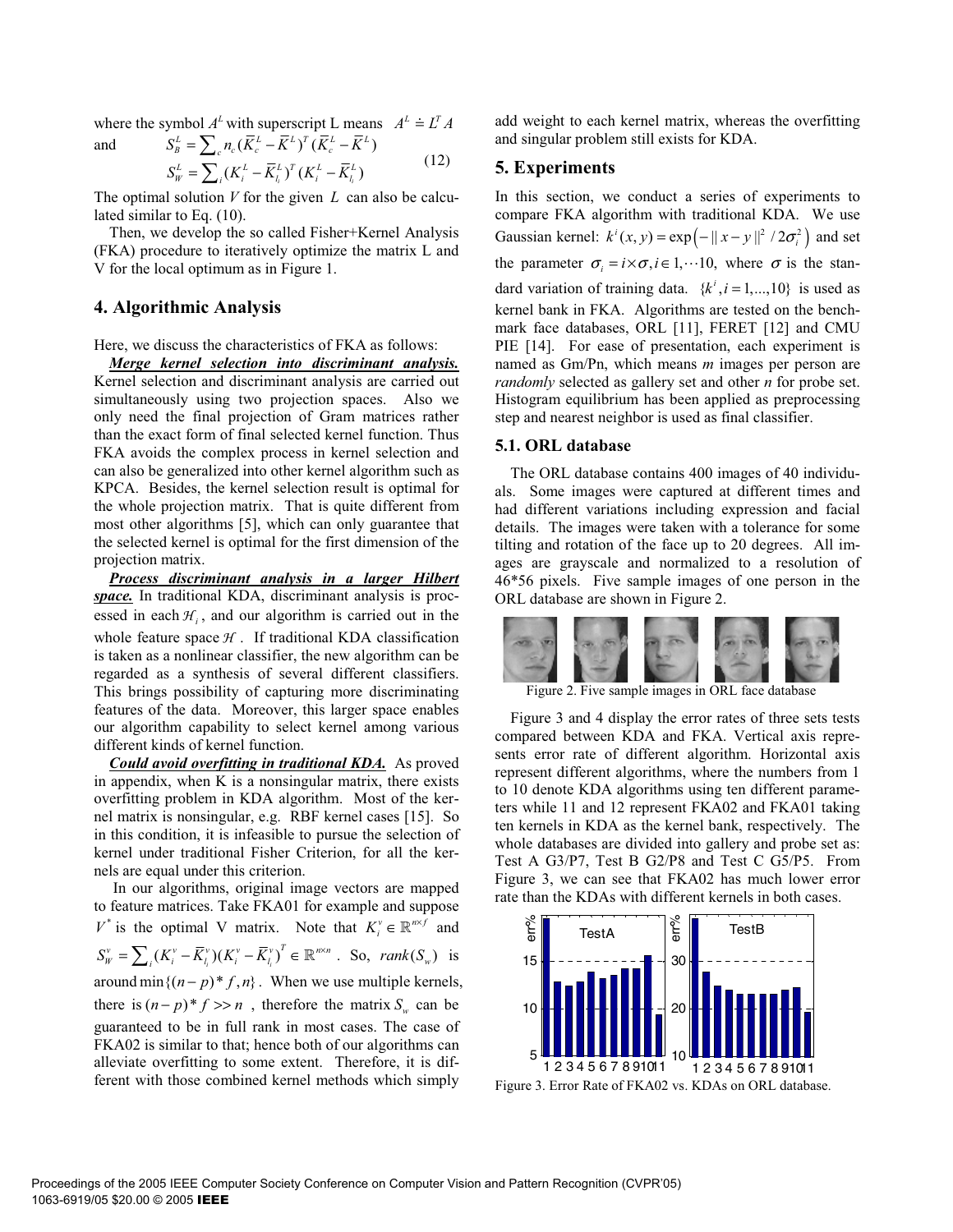In Figure 4, we show the results of both FKA 01 and 02 in Test C to compare with ten KDAs with different kernels. It also confirms that both FKA algorithms outperform all the KDAs.



Figure 4. Error Rate of FKA02 &FKA01 vs. KDAs on the ORL database. Note that horizontal axis coordinate 11 represents FKA02 and 12 represents FKA01.

Figure 5 displays recognition rates of FKA02 on different dimensions and the results are from Test C. Horizontal axes represent the row and column dimensions of the final low dimensional matrix used for face recognition.



Figure 5. Accuracy of FKA 02 vs. number of eigenvectors in Test C on the ORL database.

### **5. 2. FERET database**

In this experiment, seventy persons of the FERET database are used and each person has six different face images. All images are aligned by fixing the location of the two eyes and resized to 46\*56 pixels. There are facial expression, illumination and pose, facial details variances in the images. Figure 6 displays six examples of one person in FERET.



Figure 6. Six samples of one subject in FERRET database

In this experiment, we randomly partition the database into G4/P2 as test A and G2/P4 as test B. Figure 7 presents the results of these two experiments, which also demonstrates that the algorithm FKA02 outperforms traditional KDA algorithm with different kernel parameters.



### **5.3. PIE database**

The CMU PIE database contains more than 40,000 facial images of 68 people. The images were acquired across different poses, under variable illumination conditions and with different facial expressions. In our used database of PIE, five near frontal poses (C27, C05, C29, C09 and C07) and illumination 08 and 11 are chosen. The flash 08 and 11 are placed near the center and the illumination can be considered as the nearly frontal illumination. Each person has ten images and all the images are aligned by fixing the locations of two eyes, and the images are resized to 64\*64 pixels. Figure 8 shows five examples of one person without preprocessing.



Figure 8. Five images of one person in the PIE database

Similar to experiments above, the data set is randomly partitioned into gallery and probe sets with G4/P6 in test A and G3/P7 in test B. We compare KFA01 with KDA in this experiment. The result in Figure 9 again shows that KFA01 can improve face recognition accuracy compared with traditional KDA with different kernel parameters.





From the results above, we can find that the parameter for KDA to obtain the best performance is discrepant on different data set; hence, it is difficult and unreasonable to select kernels by experience as in traditional KDA. While our algorithms can effectively combine different kernels and derive elegant representation for classification; thus are superior to traditional KDA in almost all cases.